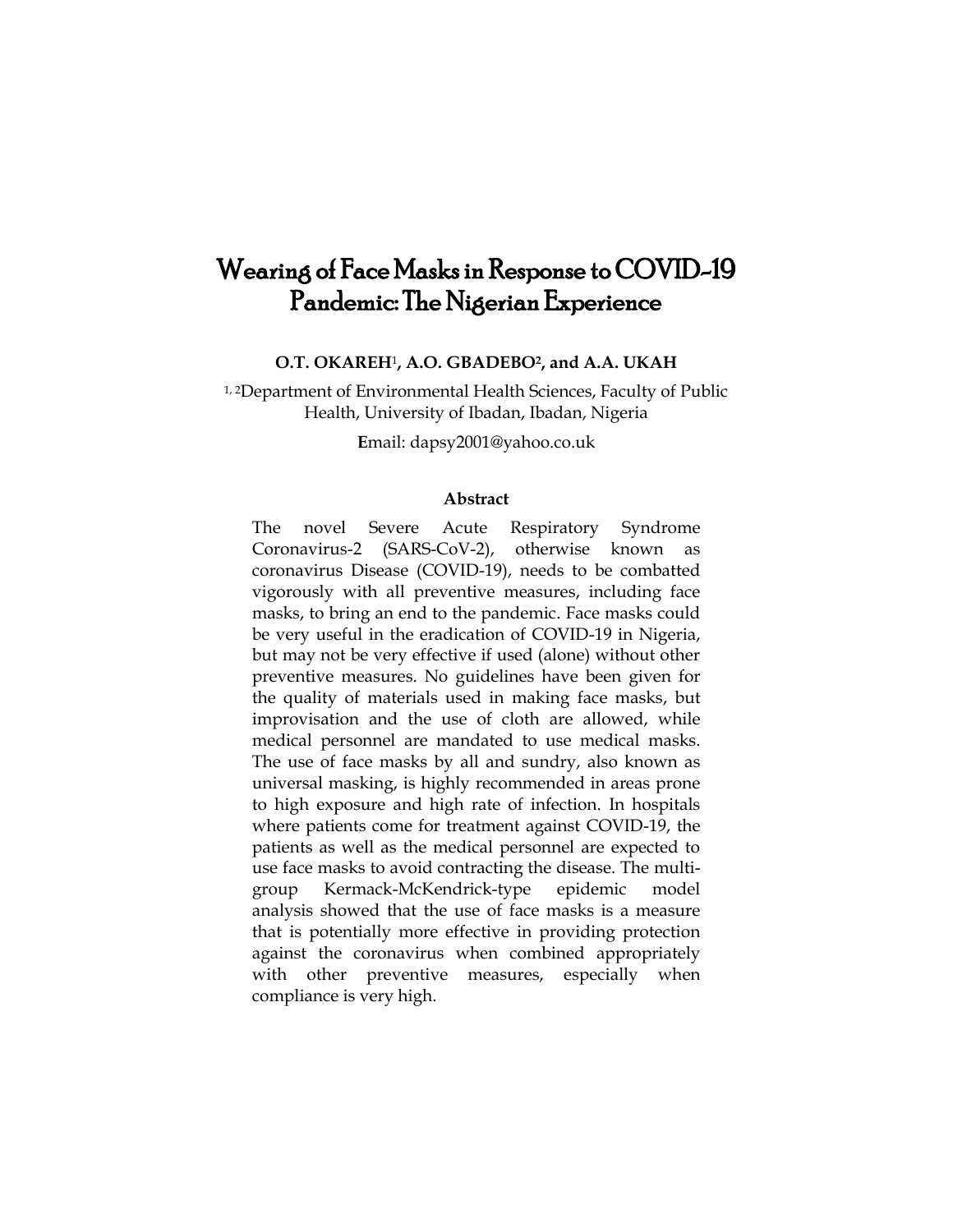**Keywords:** Face masks, COVID-19, coronavirus, Kermack-McKendrick model.

### **Introduction**

The emergence of new diseases in recent times has prompted numerous campaigns and interventions to curtail the spread of such diseases. The severe acute respiratory syndrome coronavirus-2 (SARS-CoV-2), otherwise known as coronavirus disease (COVID-19), is the prevailing disease at the moment. I was first identified in 2019 in Wuhan city, China. The pandemic needs to be combated effectively with all preventive measures, including the use of face masks (Adeyeye, 2020).

The use of personal protective equipment (PPE) for protection against diseases, infections and accidents in both health and workplace settings can never be overemphasized. The categories of PPE include eye and face protection (face masks, face shields), hand protection (gloves), respiratory protection (respirators), body protection (body suits, coats, hard hats, boots), and hearing protection (earplugs, muffs). Facemasks like protective gowns, gloves or visors are used to protect individuals from splashes, spills or contamination from bacteria and viruses in a high risk environment. In hospitals, for instance, the PPE does not only protect the medical team from diseases, but also ensures diseases are not carried from the health care workers to patients.

Face masks are specially designed to create a barrier against infectious diseases that are airborne or can be contracted through aerosols (Adeyeye, 2020). Face masks come in different grades, quality and patterns depending on the severity of the exposure. Individuals in high risk areas like hospitals, health care centres and clinics are expected to wear the highest quality face masks, while individuals in low risk areas like offices, factories and industries are allowed to wear masks with average level of protection (Iboi, Sharomi, Ngonghala and Gumel, 2020).

Face masks are defined as flat or pleated strapped materials with tested fluid and air penetrative abilities (European Standards, 2019; ASTM, 2020). As documented, the Federal Government of Nigeria issued a warning to the citizens of the country that there would be a penalty for individuals caught without wearing a mask in public, but Nigerians have not been careful enough to wear their masks regularly. The use of face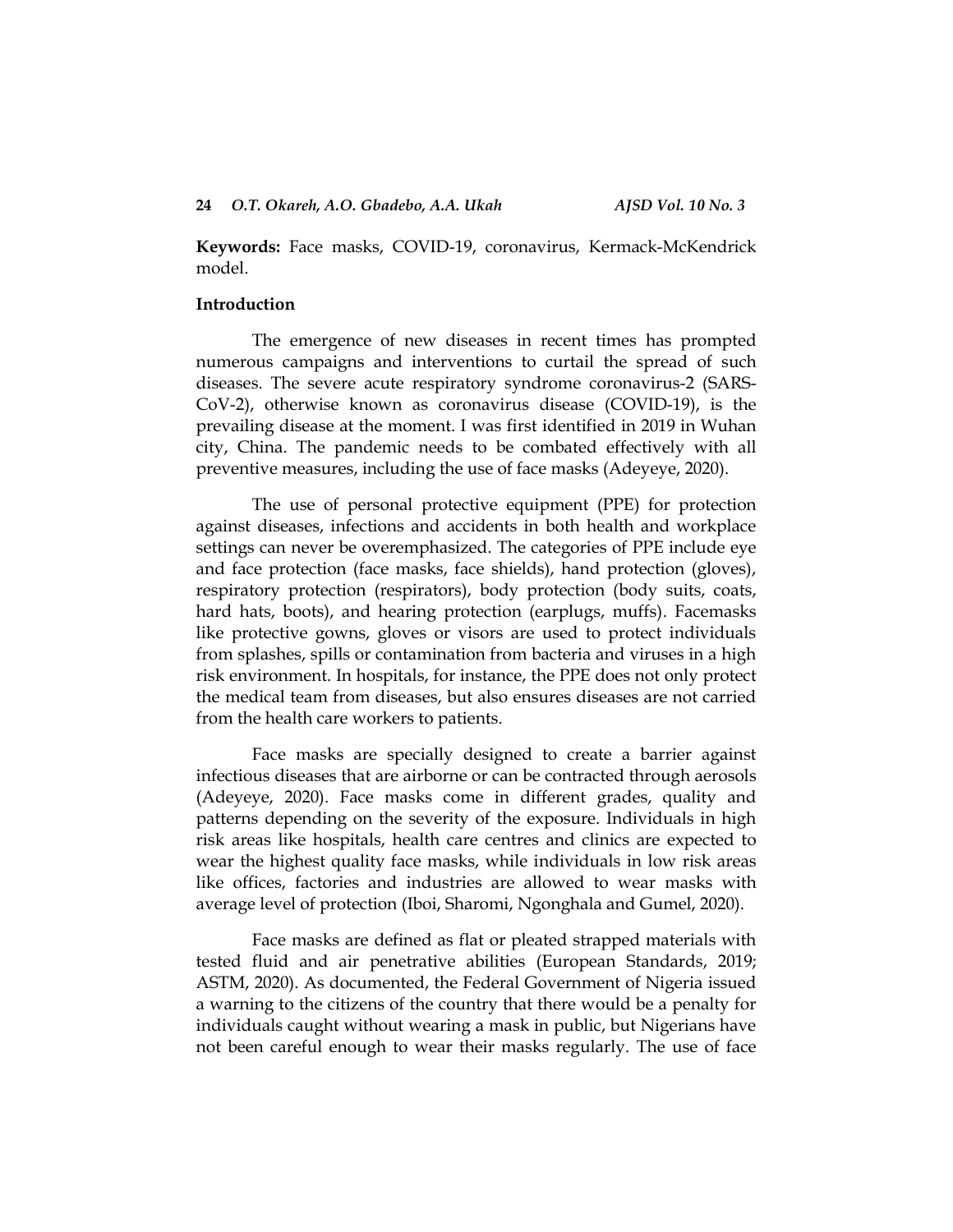masks could be very useful in the eradication of COVID-19 in Nigeria, but may not be very effective if it used (alone) without other prevention measures (Iboi et al., 2020).

On March 30th, 2020, lockdown measures were instituted, which included the use of face masks. However, these measures need to be followed strictly and continued for months until the pandemic curve is flattened. On May 4th, 2020, lockdown measures were eased to allow offices and banks reopen, especially in commercial cities, and the use of face masks was made compulsory. However, many people refused to adhere to this, while some of those who wore the facemasks were observed not to wear them properly. This paper generated information about the use of face masks in Nigeria in combating the COVID-19 pandemic using literature synthesis and personal reflections.

### **Literature Review**

Since it is not certain that face masks alone can prevent the spread of COVID-19, its use is recommended alongside other safety measures like social distancing and regular hand washing (Adepoju, 2020; Ogoina, 2020). The use of face masks also serves as a means of preventing transmission of SARS-CoV-2 from an asymptomatic infected person to an uninfected person (Ogoina, 2020; Ngonghala et al., 2020).

The SARS-CoV-2 is commonly spread through aerosols, mostly with the presence of aerosol-generating practices (AGP) like coughs and sneezes. There have been reported cases of the presence of virus ribonucleic acid (RNA) in settings where there are high aerosolgenerating practices (WHO, 2020d). In AGP dominated areas, where there was poor usage of adequate PPEs, including face masks, the viral RNA for COVID-19 was prominent and easily transmitted from symptomatic patients to persons in close contact. For mild cases, the virus was not viable after 8 days of the onset of symptoms.

However, whether the virus is viable or not, the spread of SARS-CoV-2 was greatly reduced with the adequate and continuous use of PPE, especially face masks in conjunction with other safety measures (WHO, 2020d). There are specific guidelines to be considered in using face masks for respiratory protection by health workers. These include the effectiveness and continuous use of medical masks as well as respirators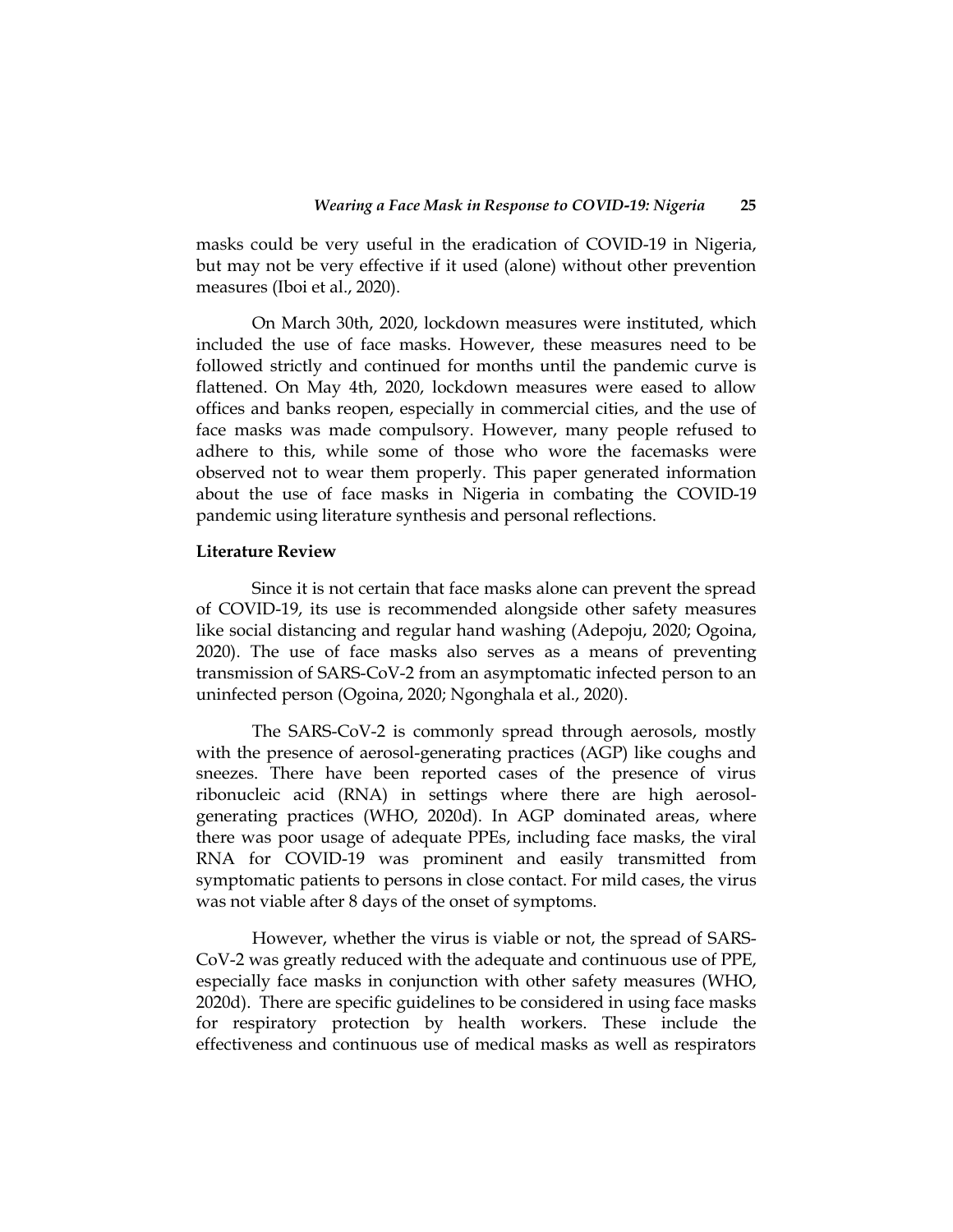in the prevention of severe acute respiratory syndrome (SARS) and the Middle East respiratory syndrome (MERS) (WHO, 2020d).

Likewise, universal masking is being practiced in hotspots of coronavirus outbreaks, especially at medical centres in such areas. It is also compulsory for medical and health workers to wear face masks anytime they are on duty or while taking shifts and to change the masks intermittently after attending to patients, especially those in critical medical conditions, to avoid cross-contamination of patients. Medical personnel, health workers and care givers are also advised not to share masks and also to change masks when wet, soiled, or damaged. In cases where masks are touched, such should be removed carefully to avoid further contamination (WHO, 2020d).

The multi-group Kermack-McKendrick-type epidemic model analysis showed that the use of face masks is a measure for combating the coronavirus that is more effective when used appropriately and combined with other prevention measures (Eikenberry et al., 2020).

Another mathematical model by Ngonghala et al. (2020) showed that the ease of lockdown and use of prevention measures including face masks could lead to a second wave of the epidemic. The model affirmed that the continuous extension of these measures will curtail the spread of COVID-19 in the United States of America. Therefore, non-adherence to the use of facemasks could hinder the expected flattening of the COVID-19 pandemic curve (Adepoju, 2020).

# **Methodology**

In order to obtain valid documented information about the use of masks in combating COVID-19 in Nigeria, a combination of official media reports, literature synthesis and personal reflections were used in this study. In a mathematical model, involving the simulation of a Kermack-McKendrick-type epidemic model, Eikenberry et al. (2020) projected that with 80-90% compliance of wearing face masks, COVID-19 could be reduced to the barest minimum. In Nigeria, however, the compliance rate is not as high as 80% (Iboi et al., 2020). The Kermack-McKendrick-type epidemic model predicts the number and distribution of cases of an infectious disease as it is transmitted through a population over time. The model also indicates the effect of the age-of-infection on the transmission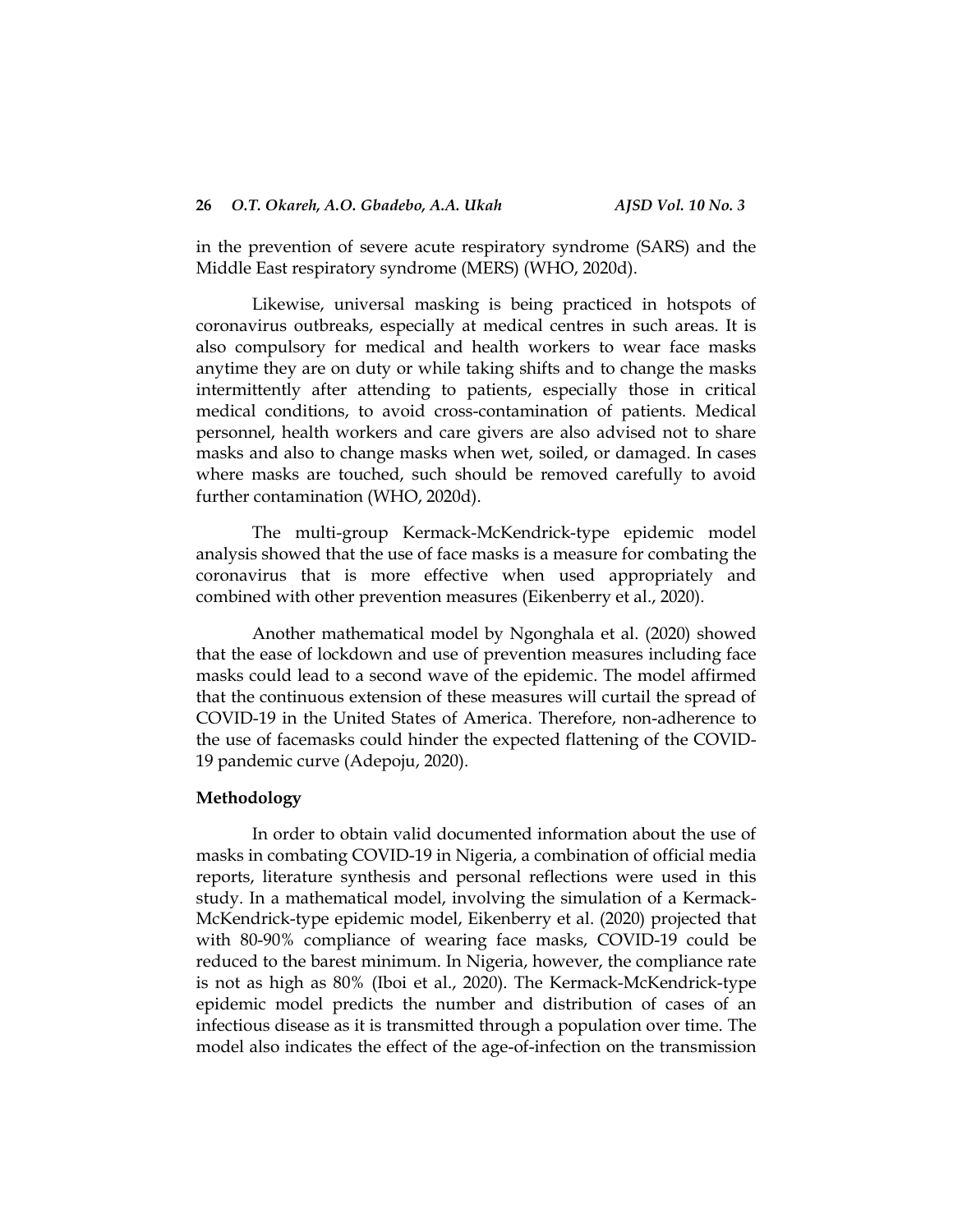and removal rates in a population. The model is of seminal importance in the field of theoretical epidemiology. This model, as reported by Eikenberry et al*.* (2020), is adopted in this review and is as described below:

$$
R_{Is} = (1-r)\beta s (1-\epsilon_{M}C_{M})/\varphi s + \gamma s + \Delta s \quad \text{and} \quad R_{Ia} = r\beta a (1-\epsilon_{M}C_{M})/\gamma a
$$
  
where  $Rc = R_{Is} + R_{Ia}$ 

The parameters represented in the model above are as follows:

- *Rc* = control reproduction number (an average number of new COVID-19 cases generated by newly-introduced infectious humans)
- *RIs* = new cases generated by symptomatically-infectious humans
- $R_{Ia}$  = new cases generated by asymptomatically-infectious humans
- *s* = symptomatically-infectious individuals
- *a* = asymptomatically-infectious individuals
- β*s* = Effective community contact rate (a measure of socialdistancing effectiveness) [among symptomaticallyinfectious individuals]
- β*a* = Effective community contact rate (a measure of socialdistancing effectiveness) [among asymptomaticallyinfectious individuals]
- 1−*r* = Fraction of exposed individuals who show clinical symptoms at the end of the incubation period
- *r* = Fraction of exposed individuals who did not show clinical symptoms at the end of the incubation period
- $c_M$  = Proportion of members of the public who wear masks in public (i.e., masks compliance)
- ε*M* = Efficacy of face masks in preventing acquisition of infection by susceptible individuals
- *Is* = Population of symptomatically-infectious individuals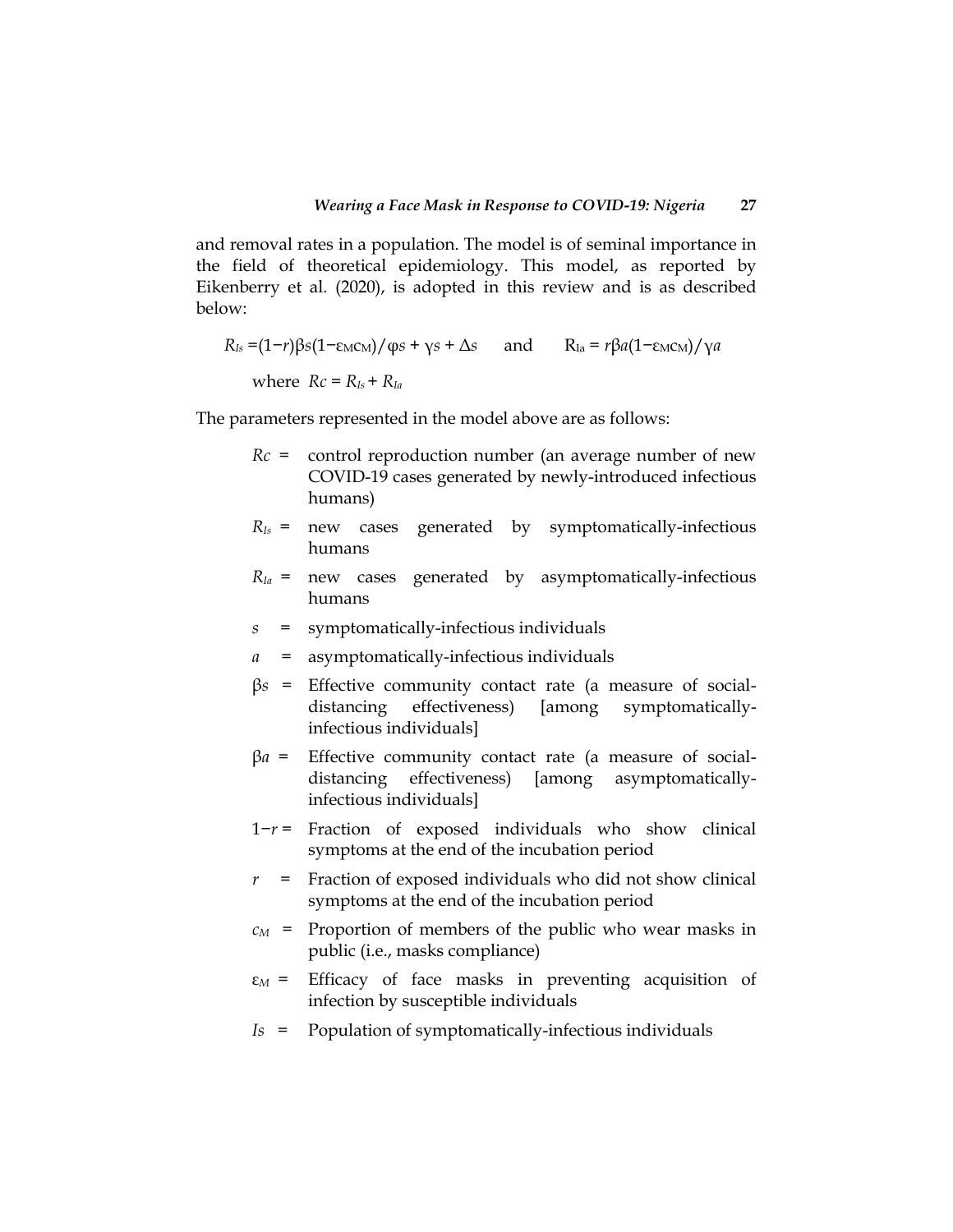- *Ia* = Population of asymptomatically-infectious individuals
- (γ*s*)(γ*a*) = Recovery rate for individuals in the (*Is*)(*Ia*) compartments respectively
- Φ*s* = Hospitalization rate for infectious individuals.
- Δ*s* = Disease-induced mortality rate for infectious individuals

Following this model, *Rc* (control reproduction number), which is an average number of new COVID-19 cases generated by a newlyintroduced infectious person, was calculated for Nigeria and Lagos State, one of the most populated states in Nigeria.

# **Results and Discussion**

The default parameter values are shown in Table 1 while the fitted parameter values for both Nigeria and Lagos are shown in Table 2. The disease-induced mortality rates for Lagos and the whole of Nigeria were the same while the hospitalization rate in the whole nation was twice as much as that in Lagos alone.

**Table 1: Default baseline values of the parameters in the Kermack-McKendrick-type epidemic model**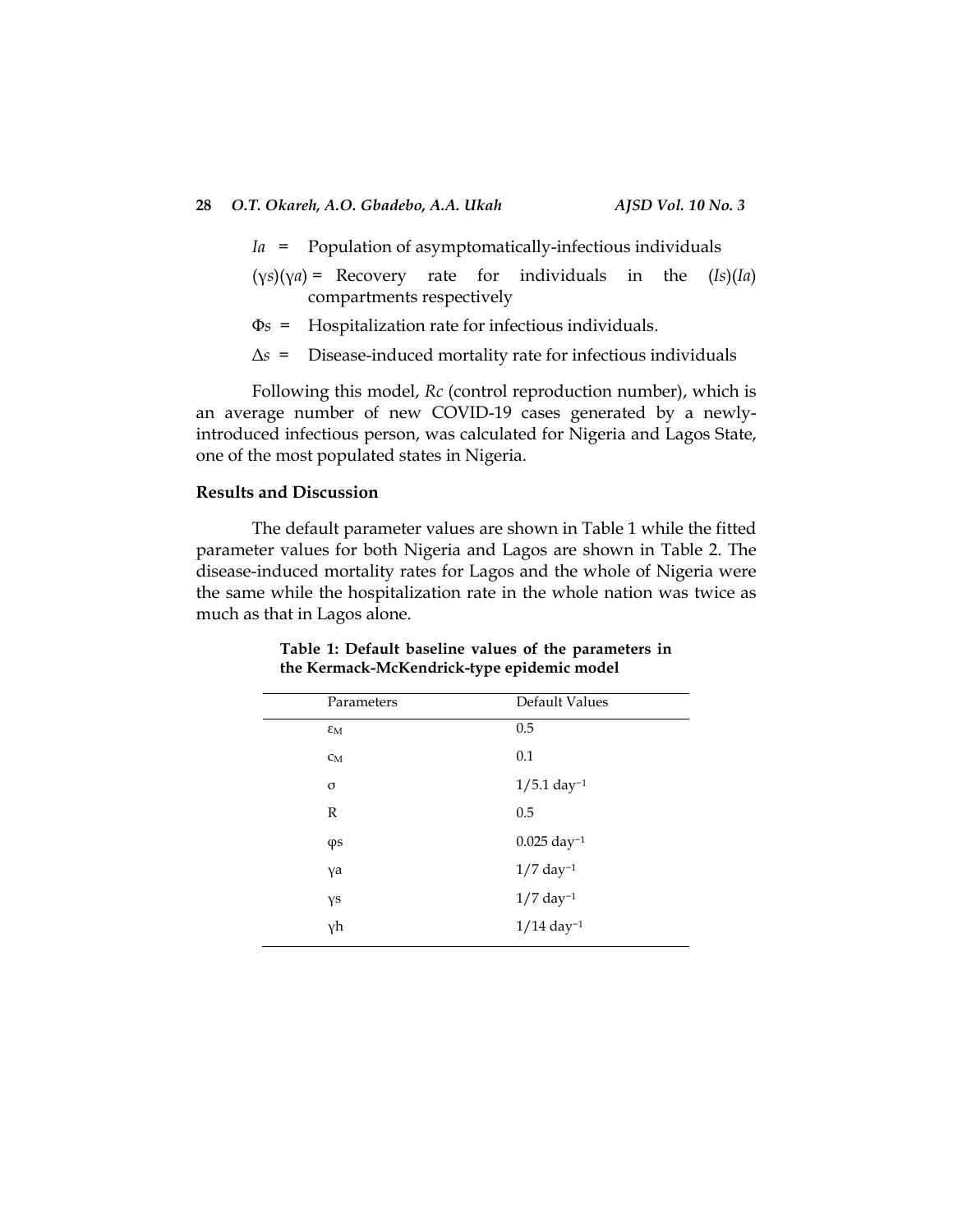| <b>Fitted Parameters</b> | Nigeria | Lagos State |  |
|--------------------------|---------|-------------|--|
| <b>Bs</b>                | 0.487   | 0.403       |  |
| Ba                       | 0.380   | 0.325       |  |
| Δs                       | 0.043   | 0.043       |  |
| Δh                       | 0.103   | 0.186       |  |
| $\Phi$ s                 | 0.080   | 0.044       |  |
| Rc                       | 2.24    | 2.01        |  |
|                          |         |             |  |

**TABLE 2: Fitted parameters of the Kermack-McKendrick-type epidemic model using cumulative mortality data for Nigeria and Lagos**

*Source:* Iboi et al., 2020

The effective contact rate among symptomatic patients (β*s*) was high, which depicts that measures of social distancing and use of face masks were not applied as expected. This was also reflected in the high value of the contact reproduction number (*Rc*). The *Rc* was far from zero which reveals that the virus is still prominent within the population. The farther the *Rc* from zero, the more the presence of the virus in the population.

However, if face masks of moderate efficacy (50%) were used appropriately, there would have been very high reduction in COVID-19 cases in Nigeria. Likewise, if face masks of low efficacy (25%) were used, the simulation model showed mortality could increase to as much as 200,000 deaths by 2021, while it could be as much as 220,000 if masks were not used at all. The model also showed a corresponding fall in the pandemic curve if more masks were used in public, and the curve would consistently flatten if higher efficacy masks are used by more people in the society (Iboi et al., 2020; Ngonghala et al., 2020).

As shown in Figure 1, there was a reduction in the control reproduction number as mask efficacy and mask coverage increased in the whole of the nation (a) and also in Lagos, Nigeria (b). It is projected that this reduction needs to continue until it is close to zero in order to totally eradicate the virus. We emphasize here the fact that face mask use alone is not enough to eradicate the COVID-19 pandemic unless; it must be combined with other preventive measures to achieve total eradication.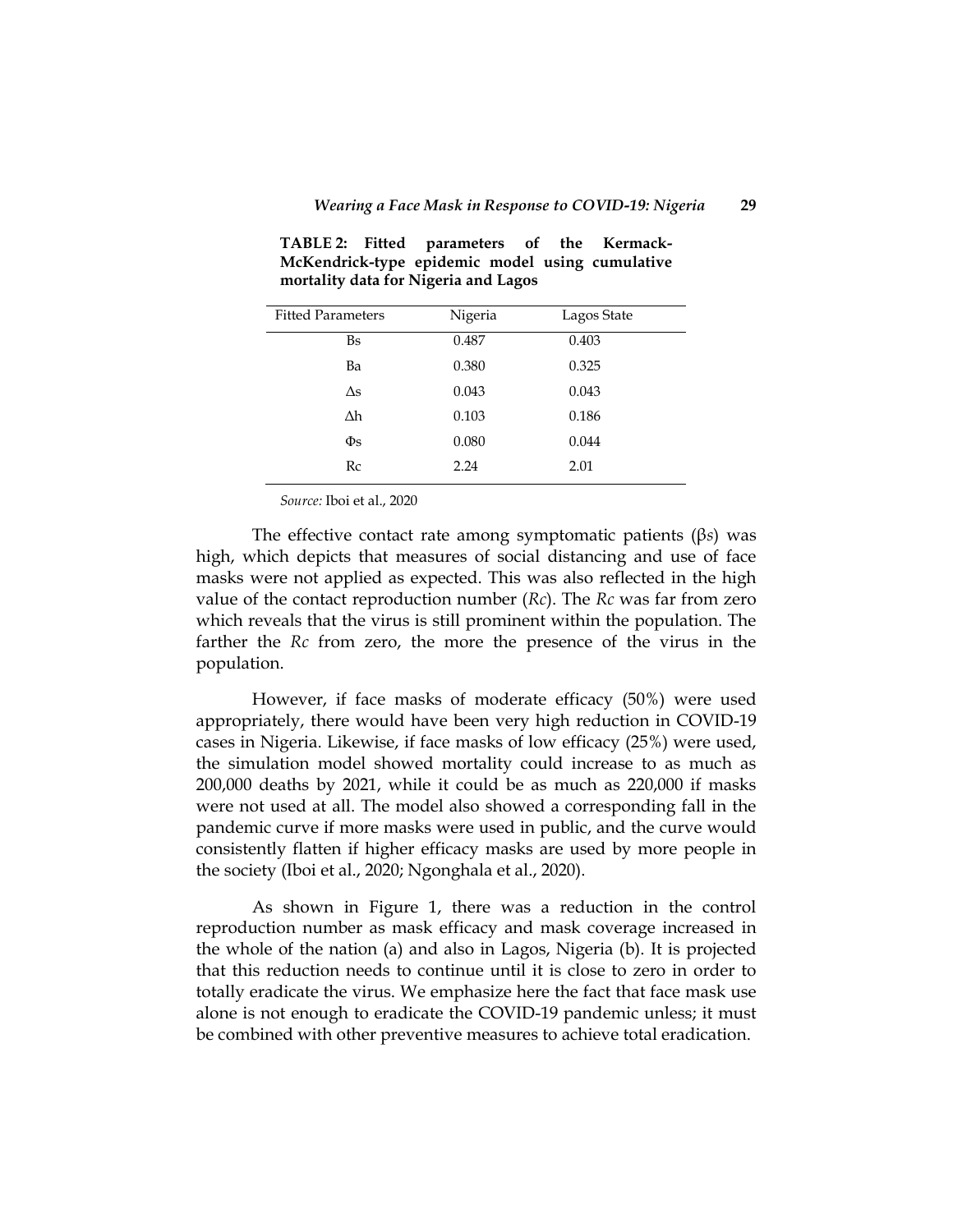

**Figure 1: The contour plots of mask coverage (cM) against mask efficacy (eM) in Nigeria (a) and Lagos (b) showing the control reproduction numbers (Iboi et al., 2020).** 

It was observed that some people in public circles only wear masks when they sight Police or government officers, because of fear of punishment by the law (Ogoina, 2020). However, the use of face masks, including face shields, was strictly observed in most government offices, hospitals, ministries, departments and agencies (Ogoina, 2020). Likewise, during the country's sixtieth-year independence celebration at the Eagle Square in Abuja, the Federal Capital Territory on October 1st, 2020, all government officials and invited guests observed the COVID-19 prevention measures of wearing face masks or face shields and social distancing.

A special type of face mask, the N95 respirator, which has exhalation valves was seen, worn by highly-placed individuals, the wealthy, and top government officials, probably because of the high quality and convenience, but the masks were discovered to have a low rate of exhaling respiratory gases, thus most of the exhaled carbon dioxide particles tend to be inhaled (Ukpe, 2020).

The two major types of masks are the medical and non-medical masks.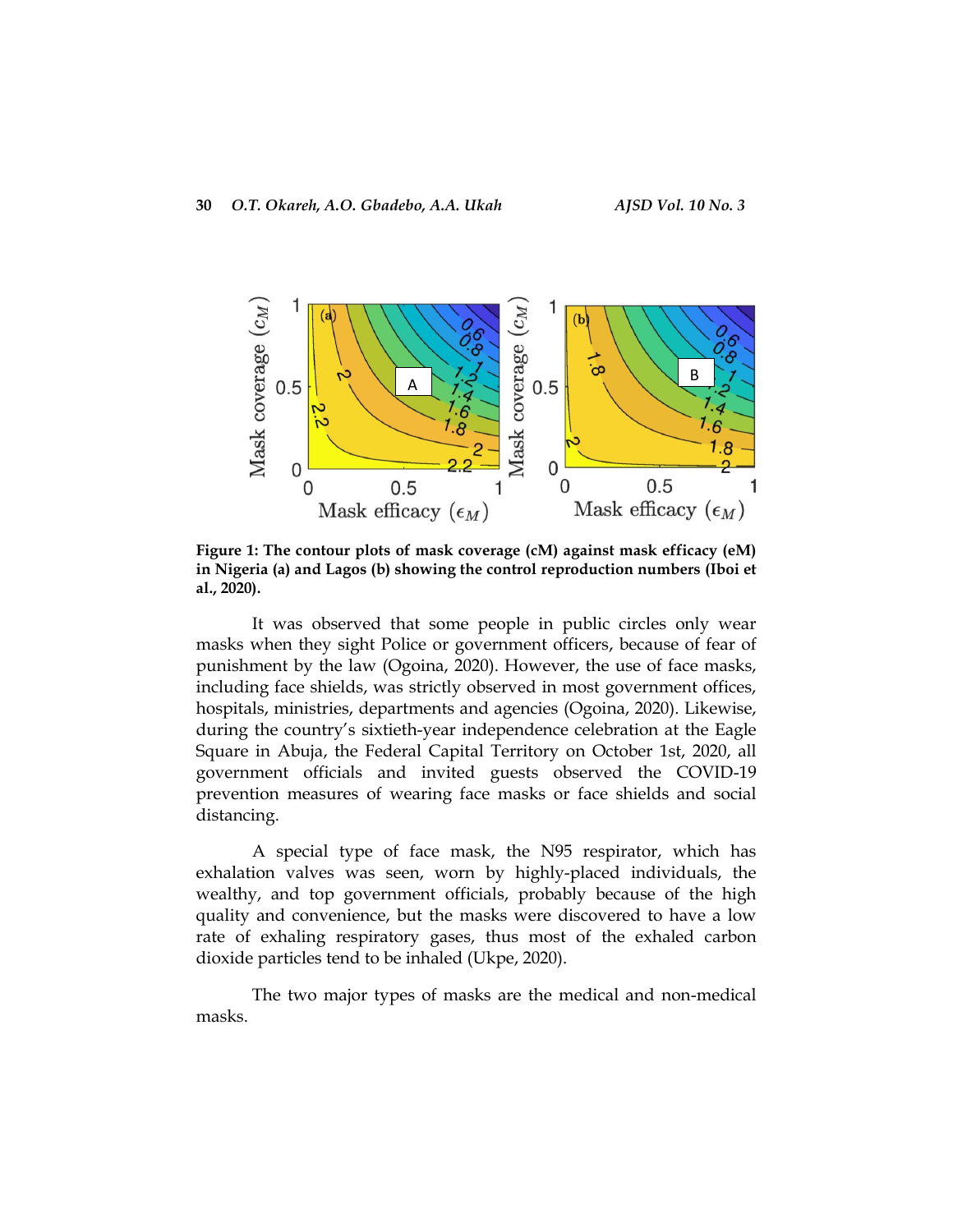**Medical face masks**: These include surgical masks and respirators. Medical masks are recommended for use by medical workers and other people in hospitals and treatment centres. The filtration capability of these masks should be 95%. Other specifications include breathability (49 Pascal/cm2), fluid resistance, pressure drop/difference (below 100 Pascal) and filter quality (Q) factor, which should not be less than 3 kiloPascal units (WHO, 2020a).

- a) Surgical masks: These are masks made from disposable non-woven fabric (polypropylene) consisting of multiple layers commonly worn by health and medical personnel in hospitals and other health settings. Surgical masks have the potential to stop most air particles, contaminants and aerosols, hence preventive enough against most airborne diseases.
- b) Respirators: These are masks with exhalation valves and are more sophisticated and expensive than the surgical masks. The various types are the N95, N98 and KN95. They equally have the potential to stop most air particles, contaminants, aerosols and microorganisms as small as 0.3 microns, which include viruses, thus, are more effective than surgical masks.

Respirators effectively cover both the nose and the mouth, leaving no space, unlike the surgical masks. They also act as barriers to very small fine particles. They are made of mesh-like polymer fibre.

- i. N95 Respirator Masks: The N95 respirator is designed to stop at least 95% of airborne particles and microbes in the range of 0.3 micron sizes and above if properly fitted and used according to the manufacturer's guidelines.
- ii. N98 Respirator Masks: The N98 respirator is designed to stop at least 98% of airborne particles and microbes in the range of 0.25 micron sizes and above if properly fitted and used according to the manufacturer's guidelines.
- iii. KN95 Respirator Masks: The KN95 respirator is similar to the N95 in its function and efficacy. The major differences are the manufacturer, the design and face fitting. KN95 masks are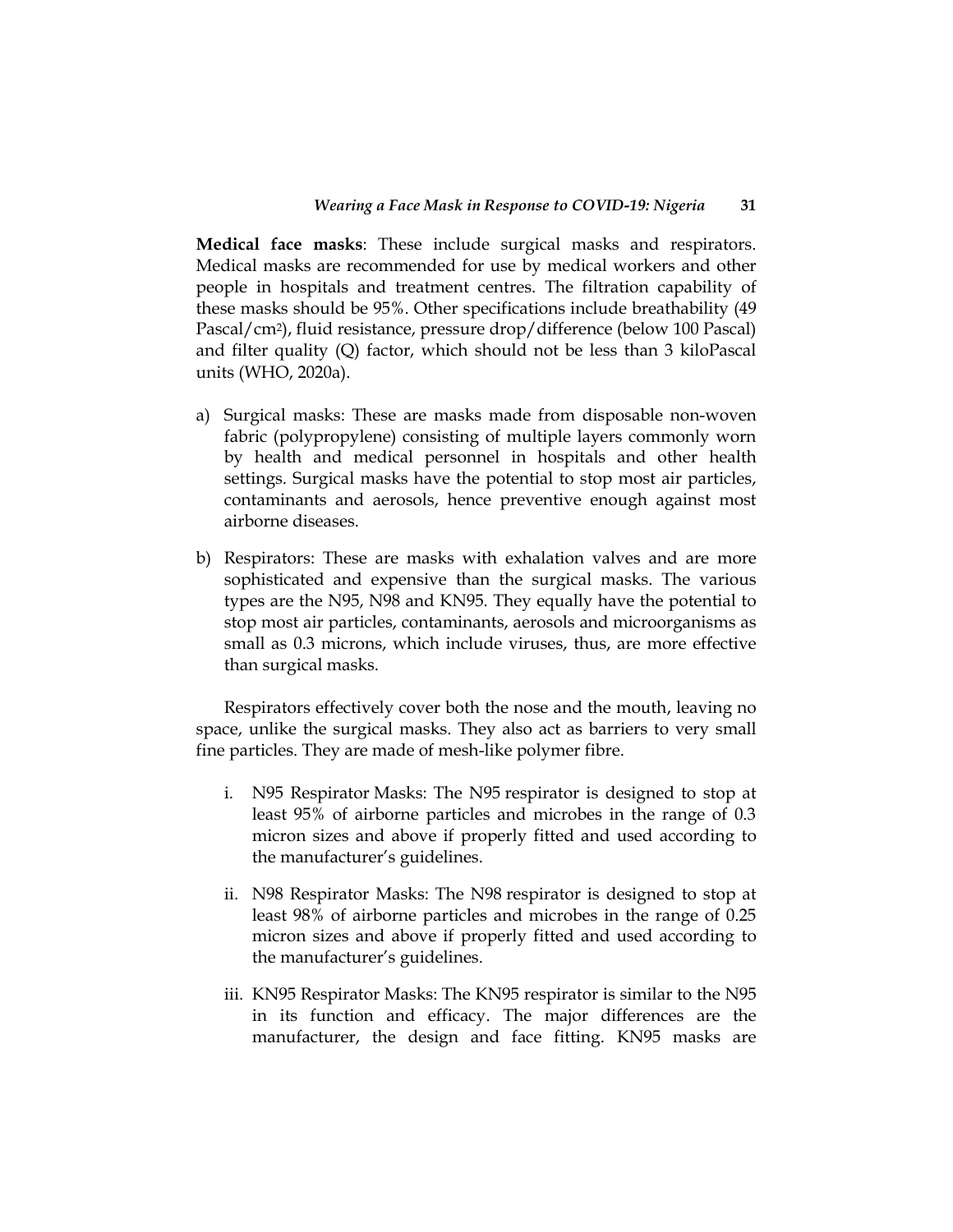# **32** *O.T. Okareh, A.O. Gbadebo, A.A. Ukah AJSD Vol. 10 No. 3*

manufactured in China as opposed to the US for the N95 (Adeyeye, 2020).

**Non-medical Face Masks:** These are the types of face masks most commonly used by the majority of people in Nigeria. They are also known as barrier face masks because they are made not with medical specifications but just to provide a physical barrier to air particles. They are made mostly of cotton fabrics and other textiles. Unlike the medical masks, they cannot filter out most microorganisms, hence cannot be recommended for medical personnel. However, some institutions like the University of Ibadan, through the Academic Staff Union of Universities (ASUU), embarked on the production of cotton fabric face masks with the aim of incorporating medical specifications. They were tested and found to have the potential to stop most air particles, contaminants, aerosols and microorganisms.

Barrier masks can also be made of polyester and nylon fabrics, but preferably 100% single material. A simple test of blowing off a flame placed in front of the wearer of the mask is normally done to test the thickness and efficacy of non-medical masks. Some of these masks have been found not to prevent diseases, but with the use of hand sanitizers and hand washing practices, the spread of diseases could be reduced among non-medical mask users. Barrier masks should be washed every day for a period of time and then disposed of because the quality and thickness of the cloth gets reduced with repeated use and washing. For increased efficacy, non-medical masks should be double-layered.

### **Availability and adherence to the use of face masks in Nigeria**

No guidelines were given by the authorities for the quality of materials that should be used in making face masks. Thus people took to improvisation and the use of cloth in making these face masks. However, medical personnel were mandated to use medical masks (NCDC, 2020b).

The improvisation of masks made it more available and affordable for all and sundry. Many entrepreneurs have ventured into making face masks. It has become a good source of economic empowerment, especially for the youth. However, the quality of most of the materials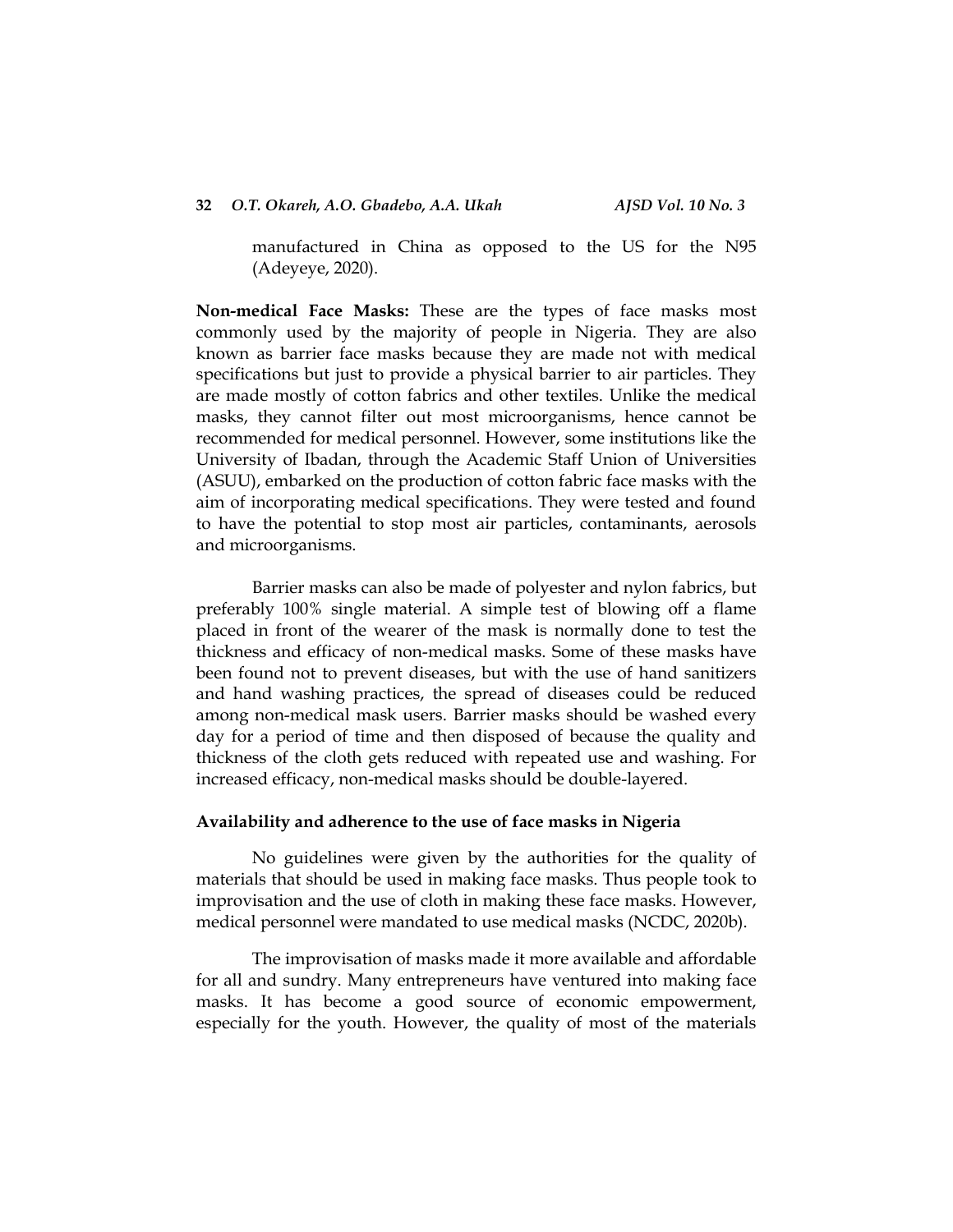used is questionable while the process of manufacturing could easily be compromised if not well monitored.

Many individuals in public places in Nigeria are seen wearing their masks inappropriately, such as putting the masks on their chin or neck especially when talking, while some others indiscriminately touch their masks in the process of adjusting it severally. These actions could endanger the health of citizens and encourage the spread of the coronavirus disease. Many that use cotton fabric face masks do not wash them regularly, thereby making them vehicles for the transmission of pathogenic organisms or the coronavirus. Thus, there is a need for more awareness about personal hygiene. Figure 2 shows various cotton fabric face masks of different colours made for commercial purpose. It is essential to package them appropriately to avoid contamination.



**Figure 2: Cotton fabric face masks of different colours in Nigeria (Adepoju, 2020).**

# **Challenges associated with the use of face masks and socio-economic implications in Nigeria**

The purchase of face masks and changing them regularly constitute a challenge to poor citizens, especially low-income earners and other individuals living below the one-dollar-per-day income because of the cost of buying or making the mask. In rural settings where the level of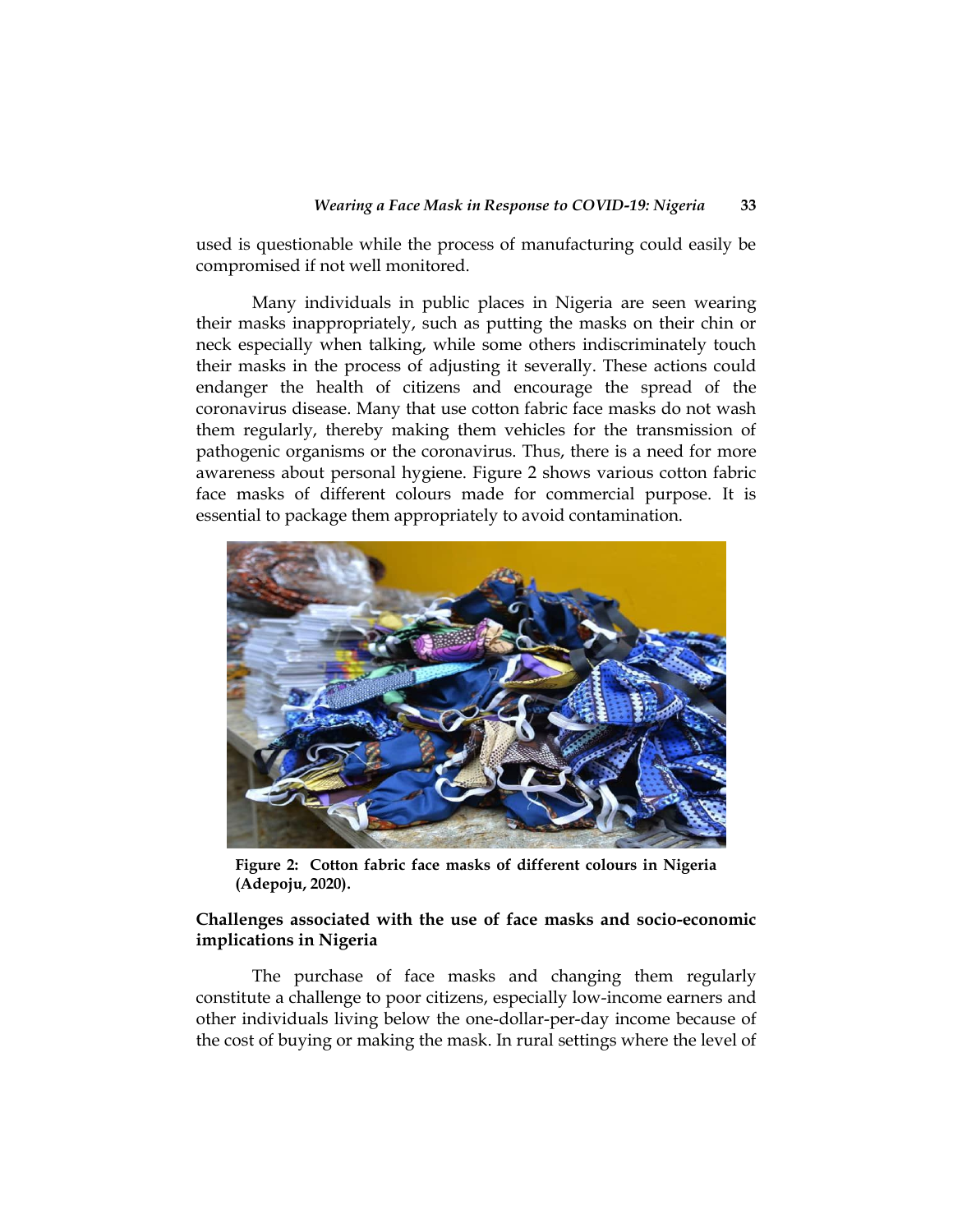### **34** *O.T. Okareh, A.O. Gbadebo, A.A. Ukah AJSD Vol. 10 No. 3*

hygiene and sanitation is poor, there is high anxiety and fear of spreading the virus due to poor sanitation practices and mode of disposal of used face masks, especially in areas where little children can easily pick the COVID-19 materials from the ground. Also, dump sites where used COVID-19 materials are disposed of are not properly monitored to avoid undue exposure to the virus (Ogoina, 2020). In Nigeria, many face mask users complain about shortness of breath while some say they feel dizzy whenever they use face masks. These are user- discouraging factors (Ogoina, 2020).

Numerous changes have occurred since the outbreak of COVID-19. These include reduction in the number of people at social gatherings and reduction in the output of manufacturers, with the exception of face mask manufacturing companies. Millions of face masks were sold during the lockdown which dividends will still be reaped during the post-COVID-19 era. Figure 3 shows a man selling face masks and shields on a highway in Ibadan. Many people learnt the art of making these masks in order to make ends meet.



**Figure 3: A man selling cloth face masks and face shields along a major highway in Ibadan, Southwest Nigeria (Adepoju, 2020).**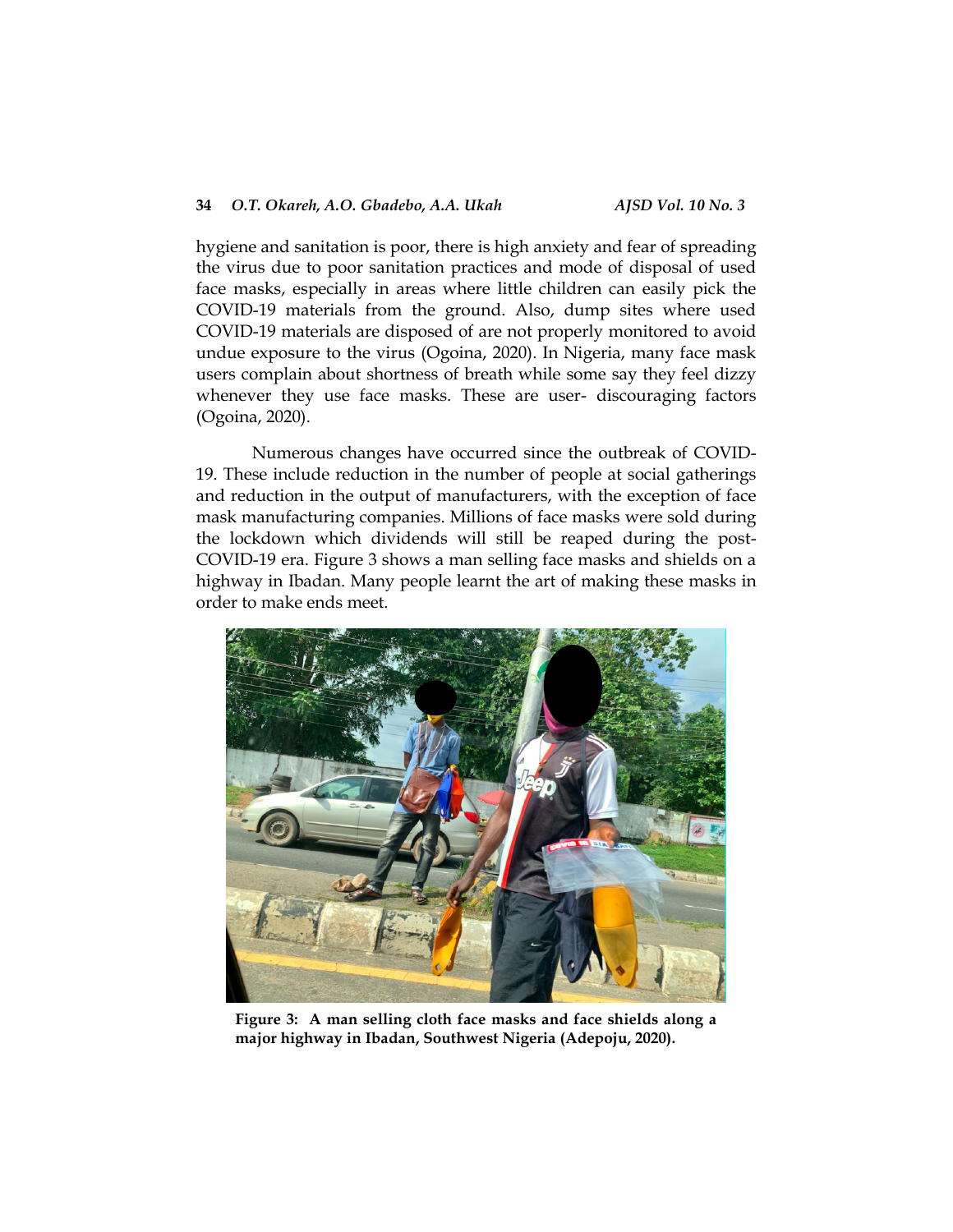#### **Public health concerns**

Improper wearing of face masks and improper disposal of used ones have been major public health concerns in the fight against COVID-19 in recent months.

In rural settings where the level of hygiene and sanitation is poor, there is high anxiety and fear of the virus spreading due to poor sanitation practices and mode of disposal of used face masks, especially in areas where little children can easily pick materials off the ground. Disposal mechanisms are critical for public health because improper disposal could cause contact with infected masks and could encourage the spread of the pandemic.

The history of face mask use dates as far back as the eighteenth century but the mode of disposal in most settings has not been ethical and safe for general health and the environment (Feng et al., 2020). Inappropriate disposal and inadequate use of face masks were reported in rural settings in Nigeria, while in some cases, disposable face masks were washed and reused.

Primarily, the purpose of preventive measures like the use of face masks is to mitigate or eradicate the spread of the coronavirus disease (WHO, 2020b). Many countries all over the world have been adopting measures to curb the spread of the COVID-19 pandemic, part of which include the use of face masks (CDC, 2020; Feng et al., 2020; WHO, 2020c). However, the World Health Organization (WHO) has debunked the claim that face masks can absolutely prevent coronavirus; they can only reduce the rate of transmission (NCDC, 2020a).

The compulsory use of the face mask by all and sundry, also known as universal masking, is highly recommended in areas prone to high exposure and high rate of infection. For example, in hospitals where patients come for treatment against COVID-19 disease, the patients as well as the medical personnel are expected to use face masks. The WHO further stated that the consistent use of face masks by healthy and uninfected individuals could protect them from exposure to the virus from infected persons, both symptomatic and asymptomatic (NCDC, 2020c).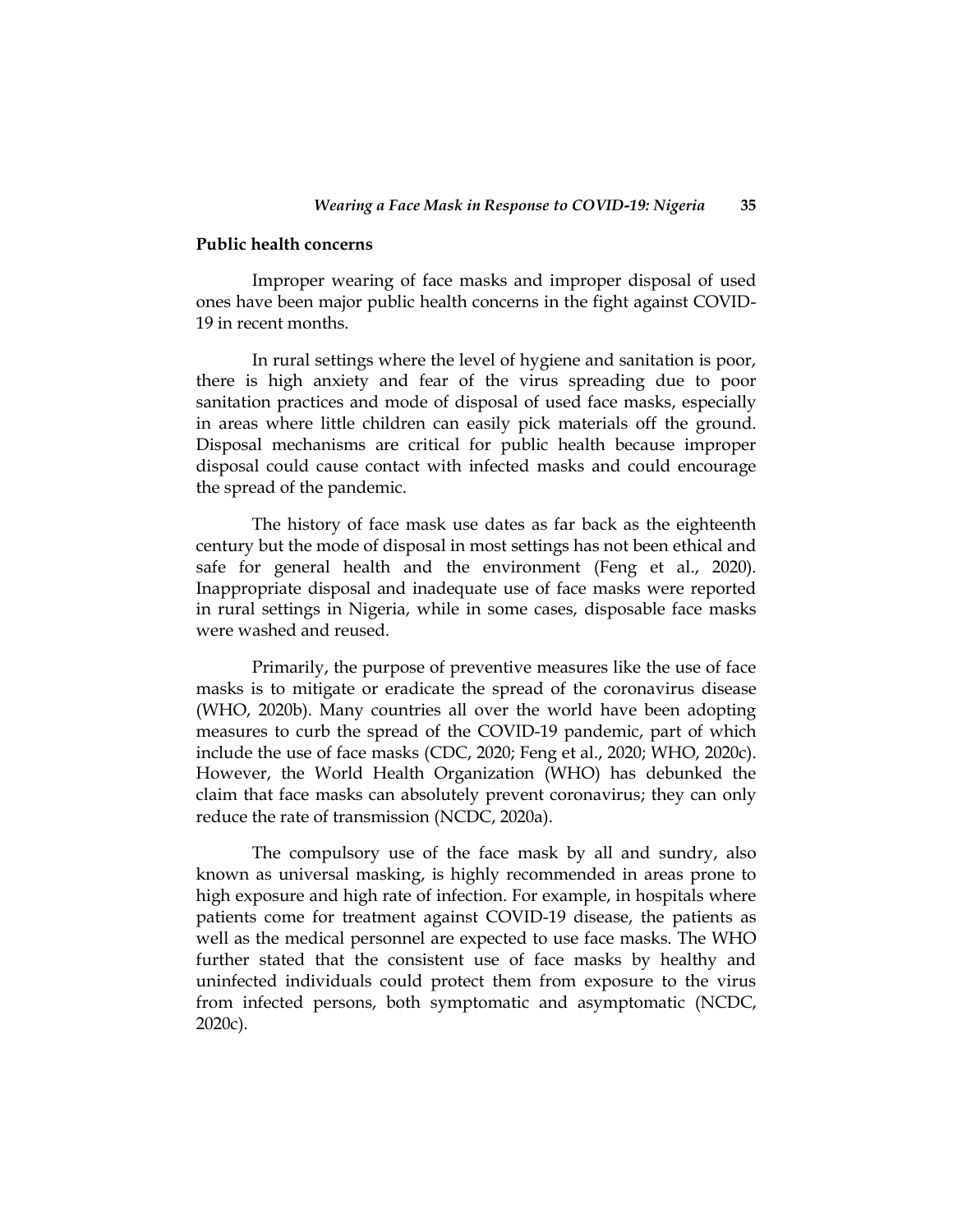The Nigeria Centre for Disease Control (NCDC) also gave a similar directive on how to prevent the disease by regular use of face masks, but stated that this can only be very effective if worn properly and with observance of other preventive measures like social distancing and regular hand washing (NCDC, 2020a).

During the course of this study, in markets, and other places where large numbers of people congregate and where wearing of masks is enforced, people were seen hawking face masks of different shapes and sizes, some of which are of very doubtful quality. In most cases, the face masks were exposed in an unhygienic manner and buyers did not consider the rate of exposure and contamination before buying. It was also observed that some people wore their face masks for long periods without replacement (Matthew, 2020; NAFDAC, 2020; Salao, 2020; Umeha, 2020).

#### **Conclusion**

The use of face masks in Nigeria cannot be adjudged to be widely embraced by every citizen at the moment. However, every citizen including patients, health and non-health workers in every state, city and village in the country should be encouraged to use face masks. Public mask wearing in Nigeria will be most effective against COVID-19 pandemic if used properly by everyone and combined with other preventive measures. The federal and state governments should support or source for funds, resources and procedures for proper implementation of guidelines for face masks production, including monitoring of every manufacturer and health facilities for proper adherence to all protocols. It is critical to address issues of Personal Protective Equipment and preventive measures, especially the use of face masks, which will help to curtail the spread of the dreaded SARS-CoV-2 in Nigeria.

#### **References**

- Adeyeye, M.C. (2020). Covid-19 Personal Protection Equipment (PPEs) Masks and Protective Clothing. NAFDAC*.*
- Adepoju, P. (2020). Coming into terms with COVID-19 in one of Nigeria's Major cities. *Pandemis and Emergencies*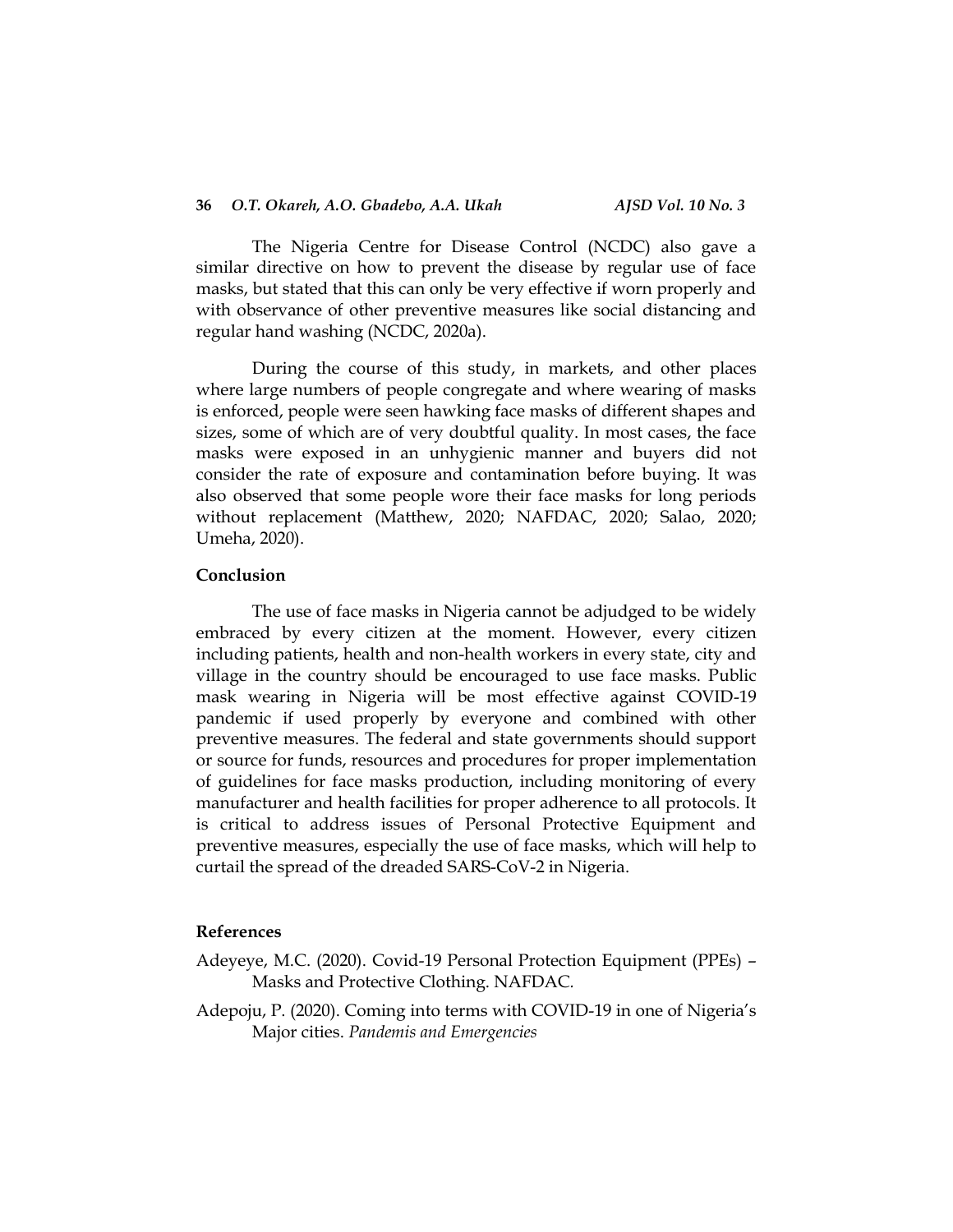- ASTM Committee. (2020) Specification for Performance of Materials Used in Medical Face Masks. ASTM (American Society for Testing and Materials) International. (https://doi.org/10.1520/F2100-19E01, accessed 4 June 2020).
- CDC/Coronavirus Disease. (2020). Recommendation Regarding the Use of Cloth Face Coverings. Available at: https:// www.cdc.gov/coronavirus/2019-ncov/prevent-getting-sick/ cloth-face-cover.html. Accessed April 23, 2020.
- Eikenberry, S.E., Mancuso, M., Iboi, E., Phan, T.,Kostelich, E., Kuang, Y., Gumel, A. B. (2020). Modeling the potential for face mask use by the general public to curtail the COVID-19 pandemic. *Infectious Disease Modeling*, 5: 293–308.
- European Standards. (2019). Medical Face Masks -Requirements and Test Methods. (https://www.en-standard.eu/une-en-14683-2019 ac2019-medical-face-masks-requirements-and-test-methods/), accessed 4 June 2020)
- Shuo Feng, Chen Shen, Nan Xia, Wei Song, Mengzhen Fan and Benjamin J Cowlin. (2020). Rational use of face masks in the COVID-19 pandemic. *Lancet Respir Med,* 8, 434–436.
- Iboi, E., Sharomi O. O., Ngonghala, C., and Gumel A. B. (2020). Mathematical Modeling and Analysis of COVID-19 pandemic in Nigeria. https://doi.org/10.1101/2020.05.22.20110387medRxiv preprint doi
- Matthew, A. (2020). Bizzare! These Women Were Seen Washing Used Nose Mask in Order to Resell! Naija Super Fans. Available at: https://naijasuperfans.com/bizzare-these-women-wereseenwashing-used-nose-mask-in-order-to-resell-see-pictures/. Accessed May 5, 2020.
- NAFDAC. (2020). COVID-19 Personal Protection Equipment (PPEs) Masks and Protective Clothing. Available at: https:// www.nafdac.gov.ng/covid-19-personal-protectionequipmentppes-masks-and-protective-clothing/. Accessed May 1, 2020.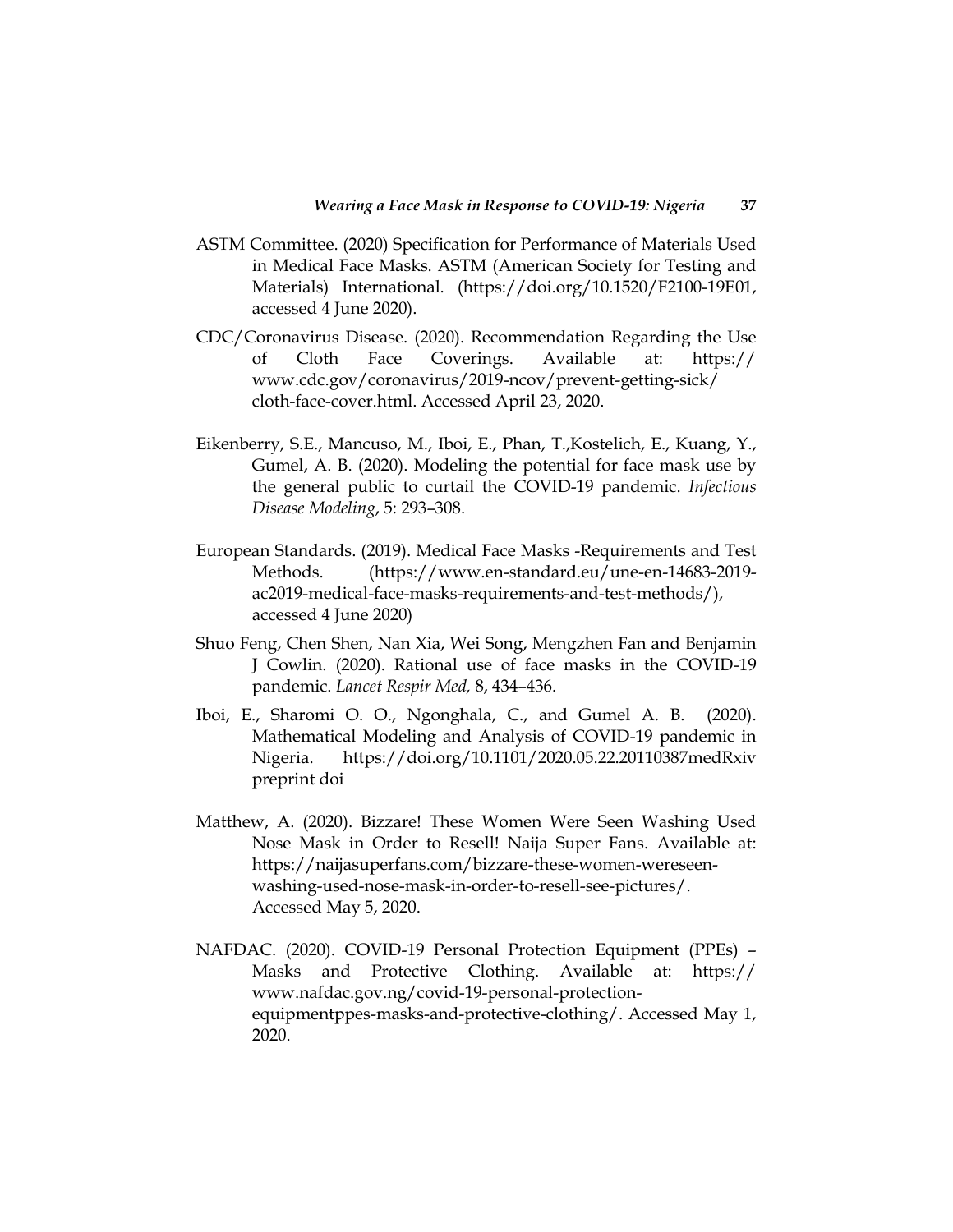- Nigeria Centre for Disease Control. (2020a). Advisory on the Use of Masks by Members of the Public without Respiratory Symptoms. Available at: https://covid19.ncdc.gov.ng/resource/ guideline/UseOfMasks.pdf. Accessed April 23, 2020.
- Nigeria Centre for Disease Control. (2020b). Advisory on Use of Cloth Face Masks. Available at: https://covid19.ncdc.gov.ng/media/ files/UseOfClothFaceMasks.pdf. Accessed May 5, 2020
- Nigeria Centre for Disease Control. (2020c). Advisory on Use of Cloth Face Masks. Available at: https://covid19.ncdc.gov.ng/media/ files/UseOfClothFaceMasks.pdf. Accessed May 5, 2020.
- Ngonghala, C.N., Iboi, E., Eikenberry, S., Scotch, M., MacIntyre, C.R., Bonds, M.H., Gume, A.B. (2020). Mathematical assessment of the impact of non-pharmaceutical interventions on curtailing the 2019 novel coronavirus. *Mathematical Biosciences*, 325, 108364.
- Ogoina, D. (2020). Perspective piece COVID-19: The need for rational use of face masks in Nigeria *Am. J. Trop. Med. Hyg*., 103(1), 33–34 doi:10.4269/ajtmh.20-0433 The American Society of Tropical Medicine and Hygiene.
- Salao, G. (2020). Improper Use, Disposal of Facemasks, Hand Gloves Could Trigger COVID-19 Community Transmission in Nigeria. The Guardian Newspaper. Available at: https://guardian. ng/news/improper-use-disposal-of-facemasks-hand-glovescouldtrigger-covid-19-community-transmission/. Accessed May 3,2020.
- Umeha, C. (2020). NIDS Warns Against Misuse, Abuse of Face Masks to Prevent COVID-19. Independent Newspapers Nigeria. Available at: https://www.independent.ng/nids-warnsagainst-misuseabuse-of-face-masks-to-prevent-covid-19/. AccessedMay 3,2020.
- Ukpe, P. (2020). NMA: Shortage of Protective Equipment Due to Poor Funding for Health—The Whistler NG. The Whistler. Available at: [https://thewhistler.ng/nma-shortage-of-protectiveequipments](https://thewhistler.ng/nma-shortage-of-protectiveequipments-due-to-poor-funding-for-health/)[due-to-poor-funding-for-health/.](https://thewhistler.ng/nma-shortage-of-protectiveequipments-due-to-poor-funding-for-health/) Accessed April 23, 2020.